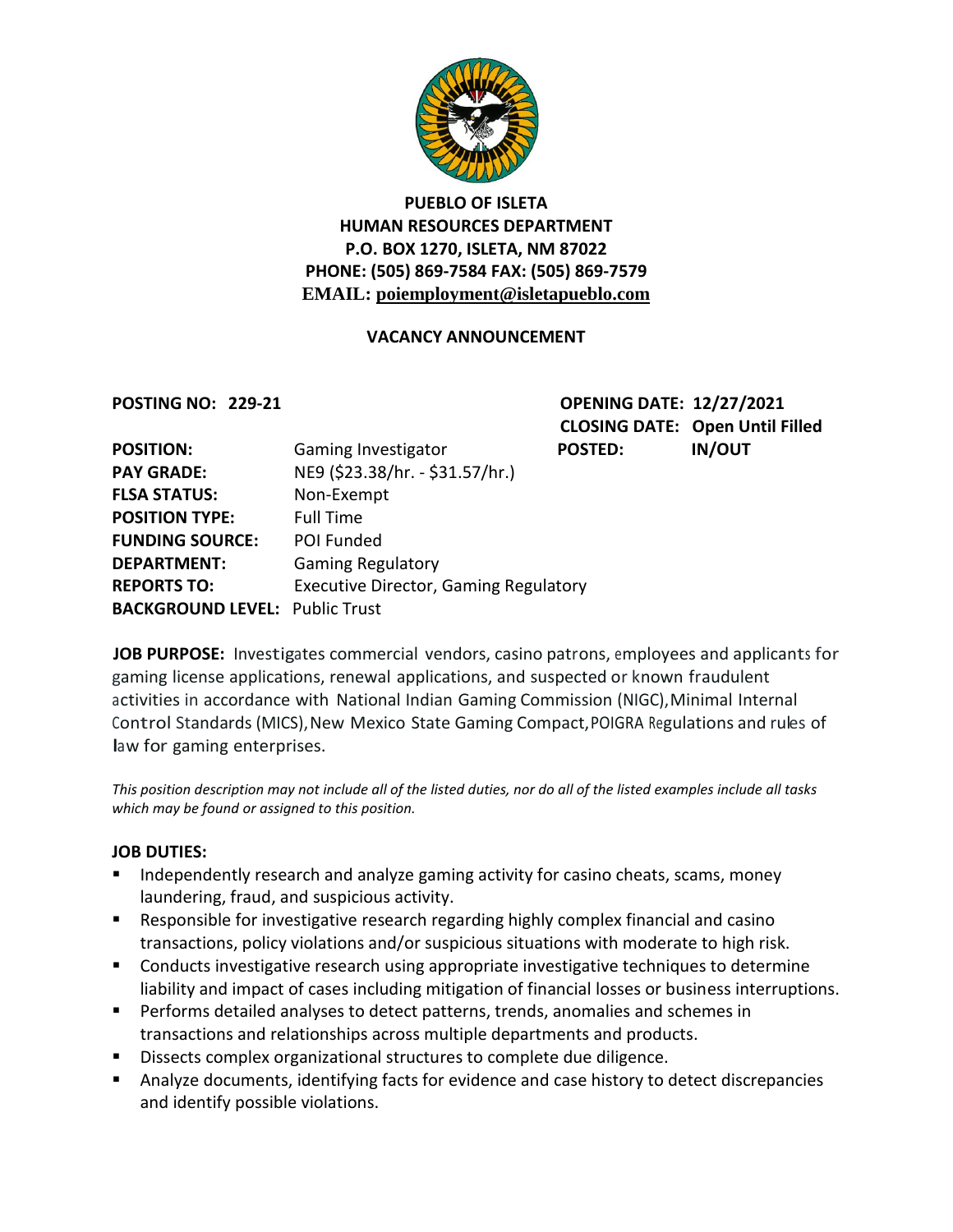- **Conduct fact finding interview to obtain statements and evidence from parties including** suspects, victims, and witnesses to detect possible violations of the standard operating procedures and obtain information to use in administrative hearing proceedings.
- **Conducts investigations of criminal, civil, administrative and regulated activities including** investigation of suspected crimes in casino industry.
- Conducts analysis of financial records, gaming activity records and reports; obtains statements and other related documents to determine the nature and extent of violations.
- Maintain a current thorough understanding of money laundering and fraud issues including policies, procedures, regulations, industry best practices, criminal activities, and developing trends.
- Assists Licensing Administrators in reviewing employee and vendor license applications and background investigation data when requested to ensure suitability for licensure including ensuring accuracy of all data.
- Facilitates and coordinates all background investigative procedures as contracted for or implemented in-house; ensures compliance with federal, state, and local ordinances and rules of law for gaming enterprises.
- Reviews the daily security and surveillance reports and investigates accordingly.
- Maintains an effective filing and retrieval system of confidential information including employee new hire, terminations, and drug testing records in collaboration with the Licensing Administrators; protects documentation of all interviews and investigations including written, audio, and video.
- **Performs other duties as assigned.**

# **SUPERVISION RESPONSIBILITIES:** N/A

## **MINIMUM QUALIFICATIONS/REQUIREMENTS:**

- Bachelor's Degree in criminal justice, mathematics, statistics, economics, finance or criminal justice, law enforcement, or related field.
- Five years' experience in fraud, Bank Secrecy Act, investigations of financial crimes transactions or policy violations, risk management, compliance, law enforcement, casino or other regulatory enforcement; or equivalent combination of education and experience.
- Valid New Mexico driver's license with ability to meet Pueblo of Isleta liability insurance requirements and maintain eligibility for insurance.
- **Must pass background check for position.**
- **Must be able to comply with the Pueblo of Isleta Drug Free Workplace policies.**

## **KNOWLEDGE, SKILL AND ABILITY REQUIREMENTS:**

- Knowledge of traditional form of government and Pueblo customs and traditions.
- Knowledge of the functions and structure of the Pueblo of Isleta.
- Knowledge of federal, state, and Indian gaming regulations.
- Knowledge of business English, proper spelling, grammar, and punctuation, and basic arithmetic.
- Knowledge of records management and basic accounting procedures.
- **Skill in operating business computers and office machines.**
- Ability to communicate effectively in the English language, both verbally and in writing.